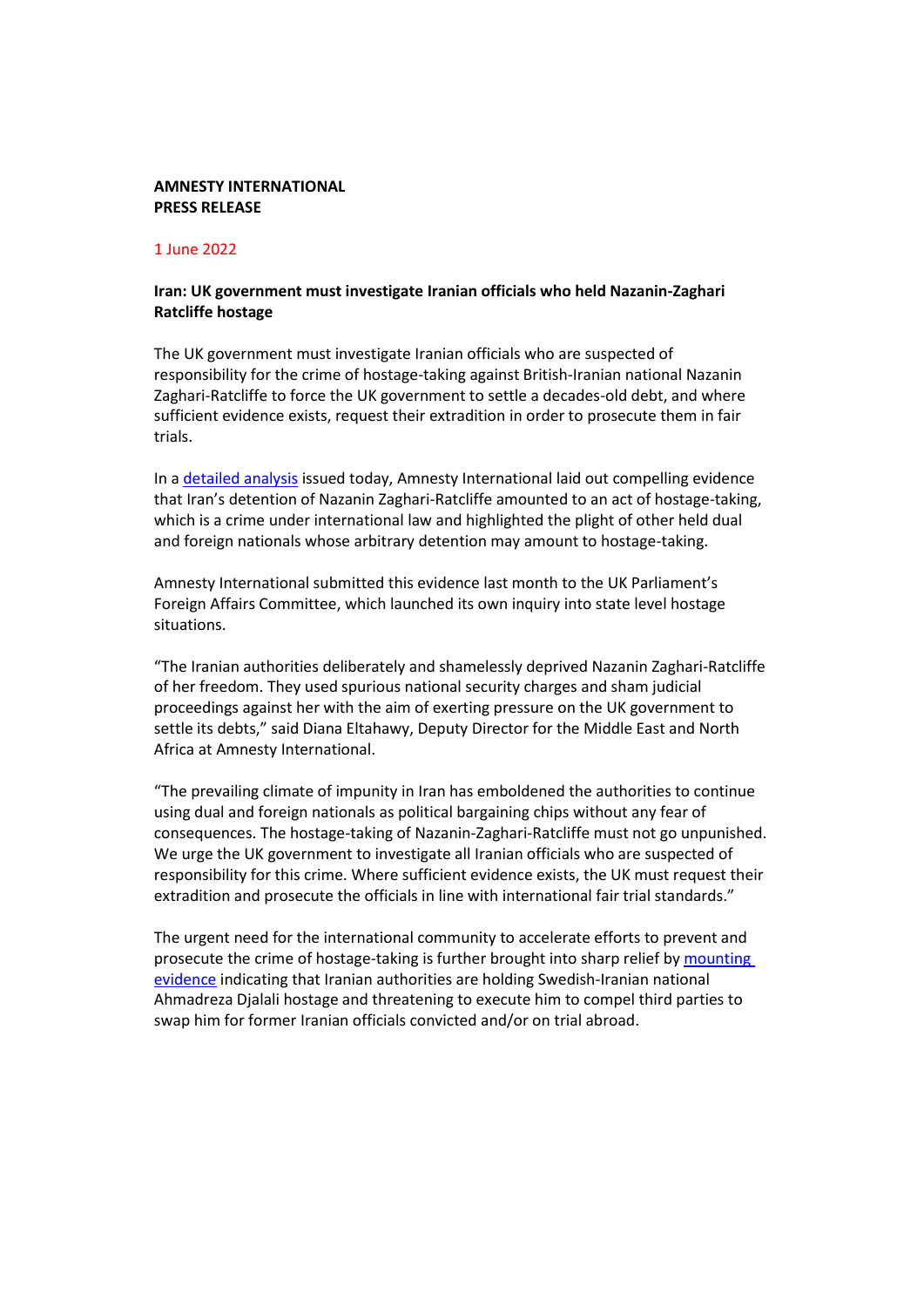Another case of likely hostage-taking is that of Anoosheh Ashoori, a 67-year-old retired British-Iranian engineer who had been arbitrarily detained in Iran since 2017. Both Nazanin Zaghari-Ratcliffe and Anoosheh Ashoori were allowed to leave Iran for the UK on 16 March 2022. Their release came after the UK government paid £393.8 million to settle a decades-long debt dispute with Iran related to an unfulfilled arms deal dating back to the 1970s.

Nazanin Zaghari-Ratcliffe's release immediately after the UK paid its debt was followed by a slew of reports by Iranian state media outlets, stating that she had been released "in exchange" for the payment. These reports mirrored almost identical statements made by the Iranian authorities to Nazanin Zaghari-Ratcliffe and her family during her detention. Only two days before her release, officials from the Islamic Revolutionary Guards summoned Nazanin Zaghari-Ratcliffe for interrogation and told her explicitly that she was going to be "swapped for money".

Amnesty International reviewed detailed evidence in the case of Nazanin Zaghari-Ratcliffe before concluding that her unlawful deprivation of liberty amounted to the crime of hostage-taking. The organization interviewed sources close to her, thoroughly examined documents related to the debt dispute between UK and Iran, and analysed not only public statements by Iranian officials, but also comments they made privately to Zaghari-Ratcliffe and her family.

The organization notes that if similar evidence exists in the cases of other detained dual and foreign nationals proving that the Iranian authorities are conditioning their treatment and/or release on acts or omissions by other states, their deprivation of liberty may also amount to the crime of hostage-taking.

In addition to Ahmadreza Djalali, Amnesty International has documented the cases of at least six other dual nationals currently held in Iran and they include Austrian-Iranians Kamran Ghaderi and Massud Mossaheb; German-Iranians Nahid Taghavi and Jamshid Sharmahd; and two British-Iranians: Mehran Raoof and Morad Tahbaz (who is also a US national).

In March 2022, an 82-year-old Australian-Iranian national, Shokrollah Jebeli[, died in](https://www.amnesty.org/en/documents/mde13/5447/2022/en/)  [custody](https://www.amnesty.org/en/documents/mde13/5447/2022/en/) after the authorities deliberately denied him adequate specialized medical care and withheld his medication for his multiple serious health conditions.

In light of ongoing concerns regarding the Iranian authorities' practice of using detained dual and foreign nationals as leverage, Amnesty International urges all states whose nationals are or have been detained at any point in Iran to promptly examine whether the deprivation of liberty amounts to an act of hostage-taking, and if so, take all appropriate measures to secure their release and ensure accountability.